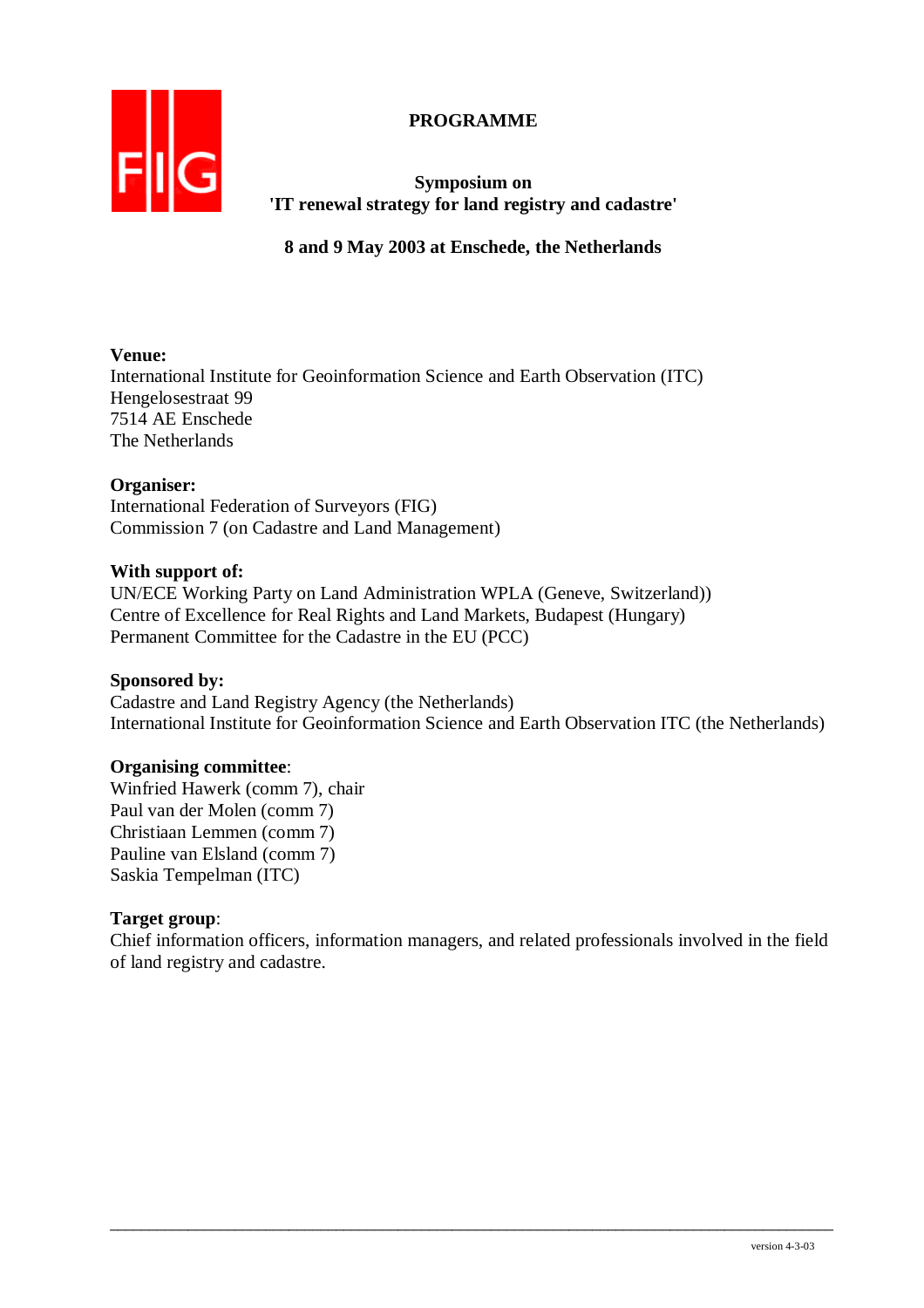# **DRAFT PROGRAMME**

## **Wednesday 7 May**

19.00-22.00 Ice Breaker at DISH hotel

## **Thursday 8 May**

## OPENING SESSION chair: Winfried Hawerk (Germany) Chairperson Organising Committee

09.00-09.30 Opening by Paul van der Molen, chair FIG Commission (confirmed) Welcome address by Martien Molenaar, rector of ITC (confirmed) Welcome address by Kees Kroese, Board Dutch Cadastre (confirmed) Welcome address by Bengt Kjellson, chair UN/ECE/WPLA (not confirmed) Welcome address by Gabor Remetey Fullopp, Centre of Excellence (not confirmed)

#### SESSION 1

chair: Paul van der Molen(the Netherlands)

| 09.30-10.10 | Tom Dijkstra (The Netherlands)                         |  |
|-------------|--------------------------------------------------------|--|
|             | Director IT Department Cadastre & Land Registry Agency |  |
| 10.10-10.50 | Mike Traynor (Scotland)                                |  |
|             | Director Customer Relations and Business Development   |  |
|             | <b>Registers of Scotland</b>                           |  |
| 10.50-11.10 | Coffee break                                           |  |
| 11.10-11.50 | Uros Mladenovic (Slovenia)                             |  |
|             | Advisor to the Government, Head of SMA IT department   |  |
| 11.50-13.00 | Panel discussion                                       |  |
|             |                                                        |  |
|             |                                                        |  |

## SESSION 2

chair: Mike Traynor (Scotland)

13.00-14.00 Lunch

| 14.00-14.40 | Marco Selleri and Claudio Fabrizi (Italy)          |
|-------------|----------------------------------------------------|
|             | Dir. Technical Area and Dir. IT Department         |
|             | Agenzia del Territorio Min Finance                 |
| 14.40-15.20 | Helge Onsrud or Per Christian Selmer (Norway)      |
|             | Advisor, Statens Kartverk                          |
| 15.20-15.40 | Tea break                                          |
| 15.40-16.20 | John Meadows & John Formby (UK)                    |
|             | Head International Dep., resp. Head IT Development |
|             | <b>HM Land Registry</b>                            |
| 16.20-18.00 | <b>Panel Discussion</b>                            |
|             |                                                    |
| 19.00-22.00 | Buffet dinner at DISH Hotel                        |

 $\overline{\phantom{a}}$  ,  $\overline{\phantom{a}}$  ,  $\overline{\phantom{a}}$  ,  $\overline{\phantom{a}}$  ,  $\overline{\phantom{a}}$  ,  $\overline{\phantom{a}}$  ,  $\overline{\phantom{a}}$  ,  $\overline{\phantom{a}}$  ,  $\overline{\phantom{a}}$  ,  $\overline{\phantom{a}}$  ,  $\overline{\phantom{a}}$  ,  $\overline{\phantom{a}}$  ,  $\overline{\phantom{a}}$  ,  $\overline{\phantom{a}}$  ,  $\overline{\phantom{a}}$  ,  $\overline{\phantom{a}}$